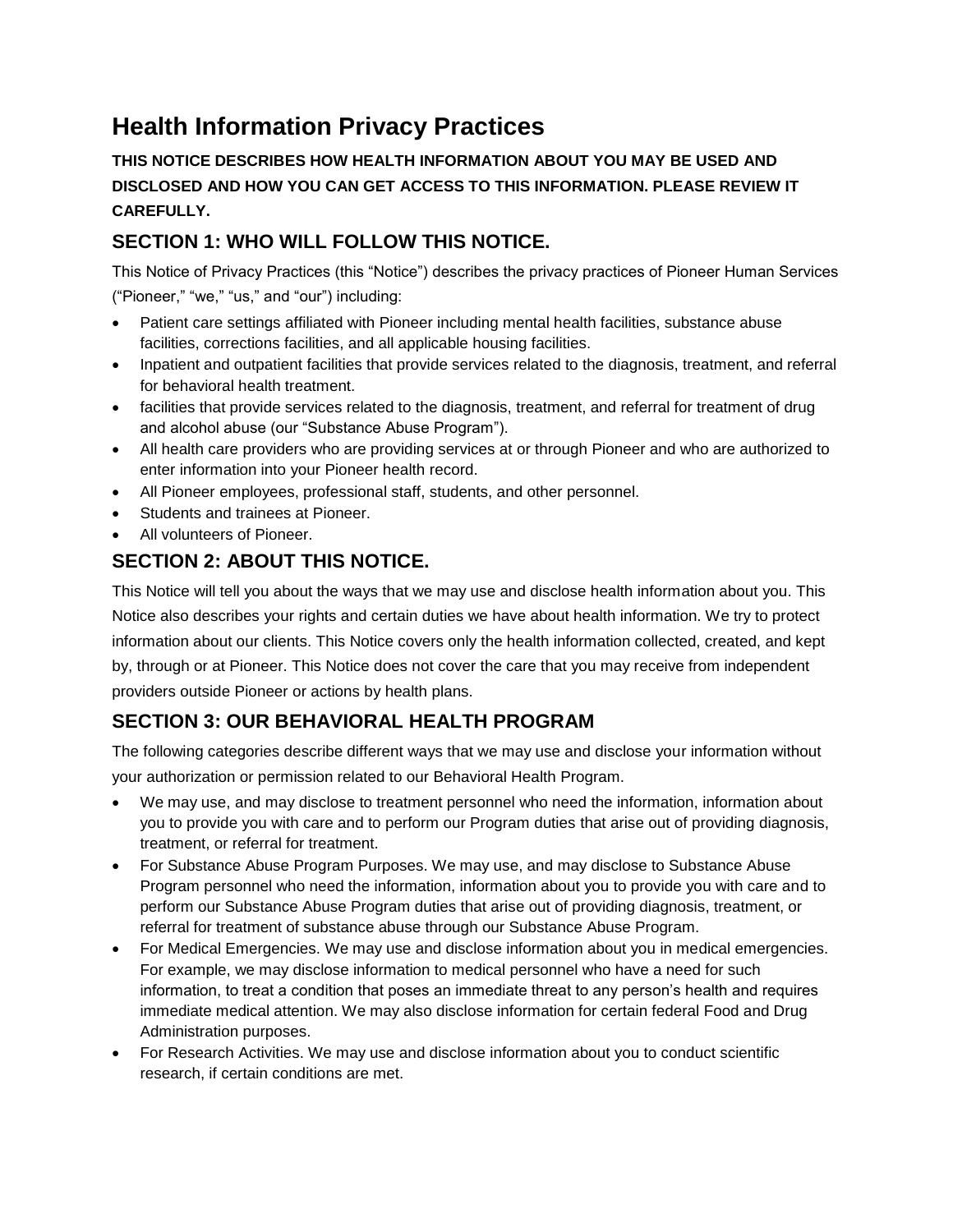- For Audit and Evaluation Activities. We may use and disclose information about you during a review of records on our premises, if certain conditions are met. An audit or evaluation may be conducted by governmental agencies, private persons who provide financial assistance to our treatment program, third party payors, quality improvement organizations, or other parties. Records with information about you may be copied or removed from our premises only if certain conditions are met.
- Reports of Child Abuse or Neglect. We may use and disclose limited information associated with reports of suspected child abuse or neglect.
- Subpoenas and Court Orders. We may use and disclose Substance Abuse Program information in response to a valid court order or a subpoena accompanied by an authorizing court order or by consent.
- Veterans and Armed Forces. There are special confidentiality rules if you receive care through the Veterans' Administration or if you are in the Armed Forces.
- Qualified Service Organizations. We may disclose information to certain third parties that are "qualified service organizations," that need the information to provide certain services to us, and that have agreed to protect Substance Abuse Program information.
- With Your Authorization. To the extent that any use and disclose of treatment program information is not allowed by law without your written permission, we will obtain your authorization as described in Section 6 of this Notice.

# **SECTION 4: OTHER SPECIALLY PROTECTED INFORMATION.**

Certain other information, such as certain information about mental health, AIDS/HIV, sexually transmitted diseases, alcoholism, drug addiction, and/or genetic information, may have special privacy protections under federal and state law. We will follow those laws. Unless otherwise required or permitted by law, we may need your authorization to disclose such information.

## **SECTION 5: HOW WE MAY USE AND DISCLOSE OTHER HEALTH INFORMATION ABOUT YOU.**

The following categories describe different ways that we generally use and disclose health information without the patient's permission outside of our treatment program, subject to any special privacy protections. Not every use or disclosure in a category will be listed. But, the ways we are permitted to use and disclose information will fall within one of the categories.

#### **5.1 Uses and Disclosures of Information for Treatment, Payment, and Health Care Operations.**

- For Health Care Operations. We may use and disclose health information about you for our operations. These uses and disclosures are necessary to run Pioneer, make sure that all of our clients receive quality care, and for review and learning purposes. For example, we may use health information to review our treatment and services and to evaluate the performance of our staff in caring for you. We also may combine health information about many clients to decide what additional services Pioneer should offer, what services are not needed, and whether certain new treatments are effective. We may disclose your health information to other health care providers and health plans for their operations as long as they have or had a relationship with you and they use the information only for certain reasons.
- For Treatment. We may use health information about you to give you health care treatment or services. We may disclose health information about you to doctors, nurses, technicians, or other Pioneer personnel who are taking care of you at Pioneer. For example, we may use and disclose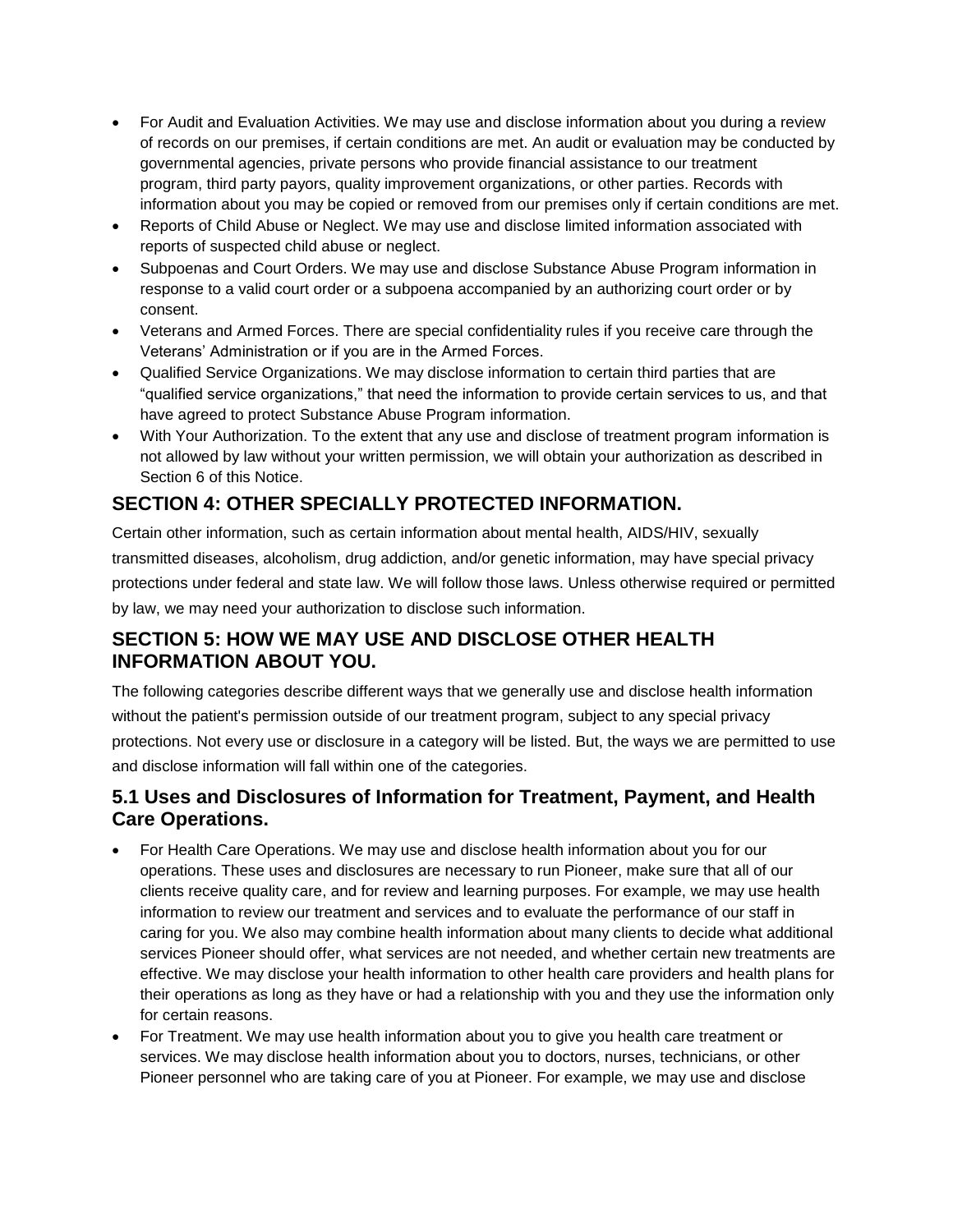health information when referring you to medical professionals. Different departments of Pioneer also may need to share health information about you to coordinate the different services you need.

- For Payment. We may use and disclose health information about you so that the treatment and services we provided you may be billed and that we may collect payment from you, an insurance company, or third party. For example, we may need to tell your health plan about care you received at Pioneer so your health plan will pay us or reimburse you for treatment given. We also may tell your health plan about a treatment you are going to receive to obtain prior approval or find out whether your plan will cover the treatment.
- Appointment Reminders, Treatment Alternatives, and Health-Related Benefits. We may use and disclose health information to: remind you of an appointment for treatment or care at Pioneer; tell you about or recommend possible treatment options or alternatives; and/or tell you about health-related benefits or services that may be of interest to you.

## **5.2 Uses and Disclosures of Information Unless You Object.**

- Directory. Unless there is a more stringent regulation, or you object, we may include and give out certain limited information about you in our client directory while you are staying at one of our facilities. This is so your family, friends, and clergy can visit you at Pioneer and generally know how you are doing. You may request not to be included in the Pioneer directory. Then we will not tell callers or visitors that you are a Pioneer client, will return letters addressed to you at Pioneer, and will refuse deliveries such as flowers.
- Individuals Involved in Your Care or Payment for Your Care. Unless you object, we may give limited health information about you to a friend, family member, or anyone who is involved in your care or who helps pay for your care. We also may tell your family or friends your condition and that you are at Pioneer. In addition, we may disclose health information about you to an entity assisting in a disaster relief effort so that your family can be notified about your condition, status, and location.

## **5.3 Uses and Disclosures of Information We May Make Without Your Authorization.**

- As Required by Law. We will use and disclose health information about you when required to do so by federal, state, or local law.
- To Avoid a Serious Threat to Health or Safety. We may use and disclose health information about you when necessary to prevent a serious and imminent threat to your health and safety or the health and safety of the public or another person. Any disclosure would be only to someone who may be able to help prevent the threat.
- Public Health Activities. We may use and disclose health information about you for public health activities, as permitted or required by law.
- Victims of Abuse, Neglect, or Domestic Violence. As permitted or required by law, we may use and disclose health information about an individual we reasonably believe to be the victim of abuse, neglect, or domestic violence to a person authorized by law to receive such reports.
- Health Oversight Activities. As permitted or required by law, we may use and disclose health information to a health oversight agency for activities authorized by law, such as audits, investigations, inspections, and licensure.
- Lawsuits and Proceedings. We may use and disclose health information about you in response to a court or administrative order. We also may use and disclose health information in response to a subpoena, discovery request, or other lawful process if efforts have been made to tell you about the request and/or to obtain an order protecting the information requested.
- Law Enforcement. We may use and disclose information if asked to do so by a law enforcement official as permitted or required by law.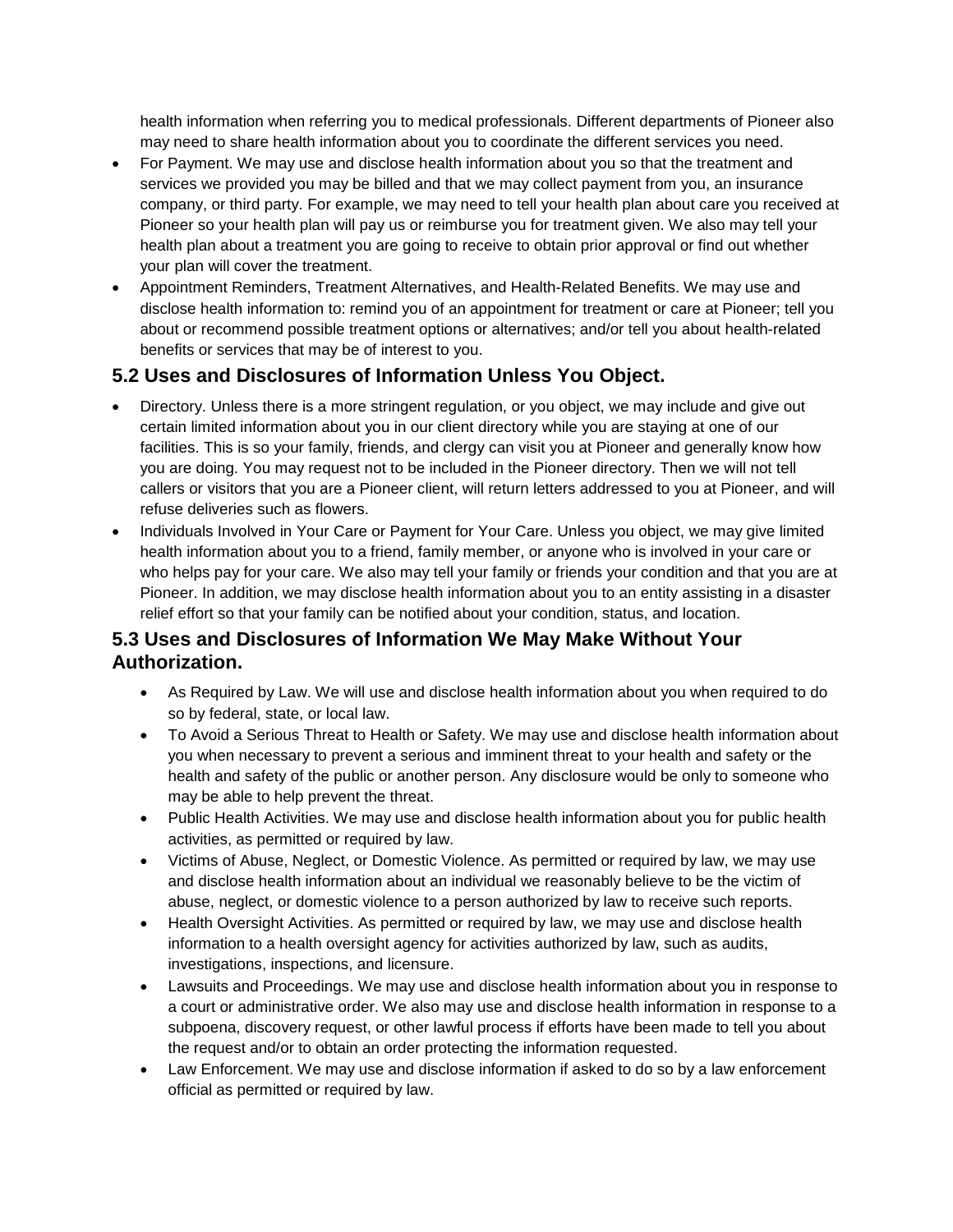- Organ and Tissue Donation. We may use and disclose health information to organizations that handle organ procurement or organ, eye, or tissue transplantation or to an organ donation bank, as necessary to facilitate organ or tissue donation and transplantation.
- Coroners, Medical Examiners, and Funeral Directors. We may use health information and may disclose health information to a coroner, medical examiner, and/or funeral directors as necessary for them to carry out their duties.
- Military and Veterans. If you are or were a member of the Armed Forces, then we may use and disclose health information about you as required by military command authorities or as otherwise required or permitted by law.
- Workers' Compensation. We may use and disclose health information about you for workers' compensation or similar programs that provide benefits for work-related injuries or illness.
- National Security, Intelligence Activities, and Protective Services. We may use and disclose health information about you to authorized federal officials for intelligence, and other national security activities authorized by law and for the protection of the President, other authorized persons, or foreign heads of state.
- Research. Under very limited circumstances, we may use and disclose health information about you for research purposes.
- Custody of Law Enforcement. If you are an inmate of a correctional institution or under the custody of law enforcement, then we may use, and disclose to the correctional institution or law enforcement official, health information about you. Such disclosure generally would be necessary: for the institution to provide you with health care; to protect your health and safety or the health and safety of others; or for the safety and security of the correctional institution.
- Fundraising Activities. We may use health information about you to contact you in an effort to raise money for Pioneer and its operations. This may include telling you about projects funded by Pioneer and sending you fundraising materials. We may disclose health information to a business associate so that it may contact you in raising money for Pioneer. We would disclose only limited contact information, such as your name, address, and phone number and the dates you received or services at Pioneer. If you do not want Pioneer to contact your for fundraising efforts, then you must notify the Pioneer Privacy Officer in writing.
- Business Associates. We may disclose health information to business associates with whom we contract so they may provide services on behalf of Pioneer. We require all business associates to agree to protect health information.
- Incidental Uses and Disclosures. There may be times when information will be used or disclosed as a by-product of another use or disclosure described in this Notice. Such uses and disclosures will be limited in nature and cannot be reasonably prevented even with reasonable safeguards.
- De-identified Information and Limited Data Sets. We may create, use, and disclose health information that has been "de-identified" by removing certain identifiers (such as name and address) making it unlikely that you could be identified. We also may create, use, and disclose limited health information contained in a "limited data set," as allowed by law.
- Personal Representatives. Minors and incapacitated adults may have "personal representatives." These personal representatives may act on the individual's behalf and exercise the individual's privacy rights.

#### **SECTION 6: OTHER USES AND DISCLOSURES OF HEALTH INFORMATION.**

Other uses and disclosures of health information not covered by this Notice will be made only with your written permission through an "authorization." If you provide us permission to use or disclose health information about you, then you may revoke that permission, in writing, at any time. However, sometimes you cannot cancel an authorization if its purpose was to obtain insurance. If you revoke your permission,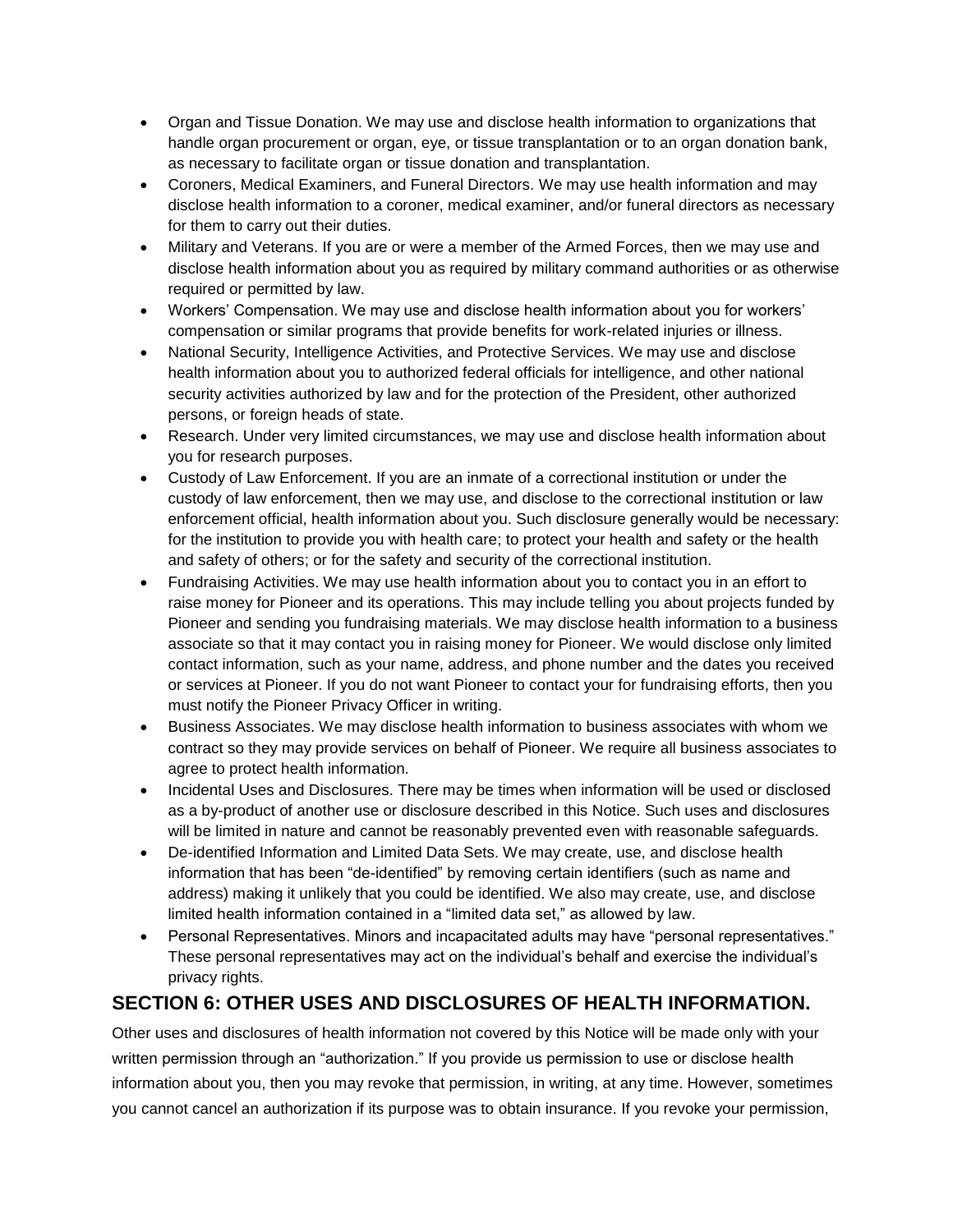then we no longer will use or disclose health information about you for the reasons covered by your written authorization. We are not able to take back any disclosures we already have made with your permission. We are required to retain our records of the care that we provided to you.

There are certain types of uses and disclosures of health information that specifically require written authorization. These are psychotherapy notes, marketing communications, and sale of protected health information.

- Psychotherapy Notes: if we record or maintain psychotherapy notes, we must obtain your authorization for most uses and disclosures of psychotherapy notes.
- Marketing Communications: we must obtain your authorization to use or disclose your health information for marketing purposes, other than for face to face communications with you, promotional gifts of nominal value, and communications with you related to currently prescribed drugs, such as refill reminders.
- Sale of Health Information: disclosures that constitute a sale of your health information require your authorization.

## **SECTION 7: YOUR RIGHTS REGARDING HEALTH INFORMATION.**

Although our health records are our property, you have the following rights regarding health information about you:

- Right to Request Restrictions. You have the right to request a restriction or limitation on the health information we use or disclose about you for treatment, payment, or health care operations. You also have the right to request a limit on the health information about you that we disclose to someone who is involved in your care or the payment for your care, like a family member or friend. If we do agree, then we will comply with your request unless information is needed to provide you emergency treatment. To request restrictions, you must make your request in writing to the Facility Administrator.
- Right to Request Confidential Communications. You have the right to ask that we communicate with you about health care matters in a certain way or at a certain location. For example, you can ask that we contact you only at work or by mail. To request confidential communications, you must make your request in writing to the Facility Administrator. Your request must specify how or where you wish to be contacted. We will not ask you the reason for your request. We will accommodate all reasonable requests, but we may place certain conditions.
- Right to Inspect and obtain a Copy. You have the right to ask to inspect and get a copy health information that may be used to make decisions about your care. Usually, this includes medical and billing records. This does not include psychotherapy notes; information put together for use in a law suit or legal proceeding; or certain information kept by laboratories. To inspect and copy health information that may be used to make decisions about you, you must make your request in writing to the Facility Administrator. We may charge a fee related to our costs. We may deny your request in limited circumstances, as permitted by law. In most cases, if you are denied access to your health information, then you may request that the denial be reviewed. We will tell you if you may request a review.
- Right to Amend. If you feel that the health information we have about you is not right or is not complete, then you may ask us to amend the information. You have the right to request an amendment for as long as the information is kept by or for Pioneer. To ask for an amendment, you must make your request in writing to the Facility Administrator. When you make the request, you must provide a reason for your request. We may deny your request in certain circumstances. If we deny your request, then you may give us a statement of disagreement. We may add a rebuttal statement. These will become part of your health information.